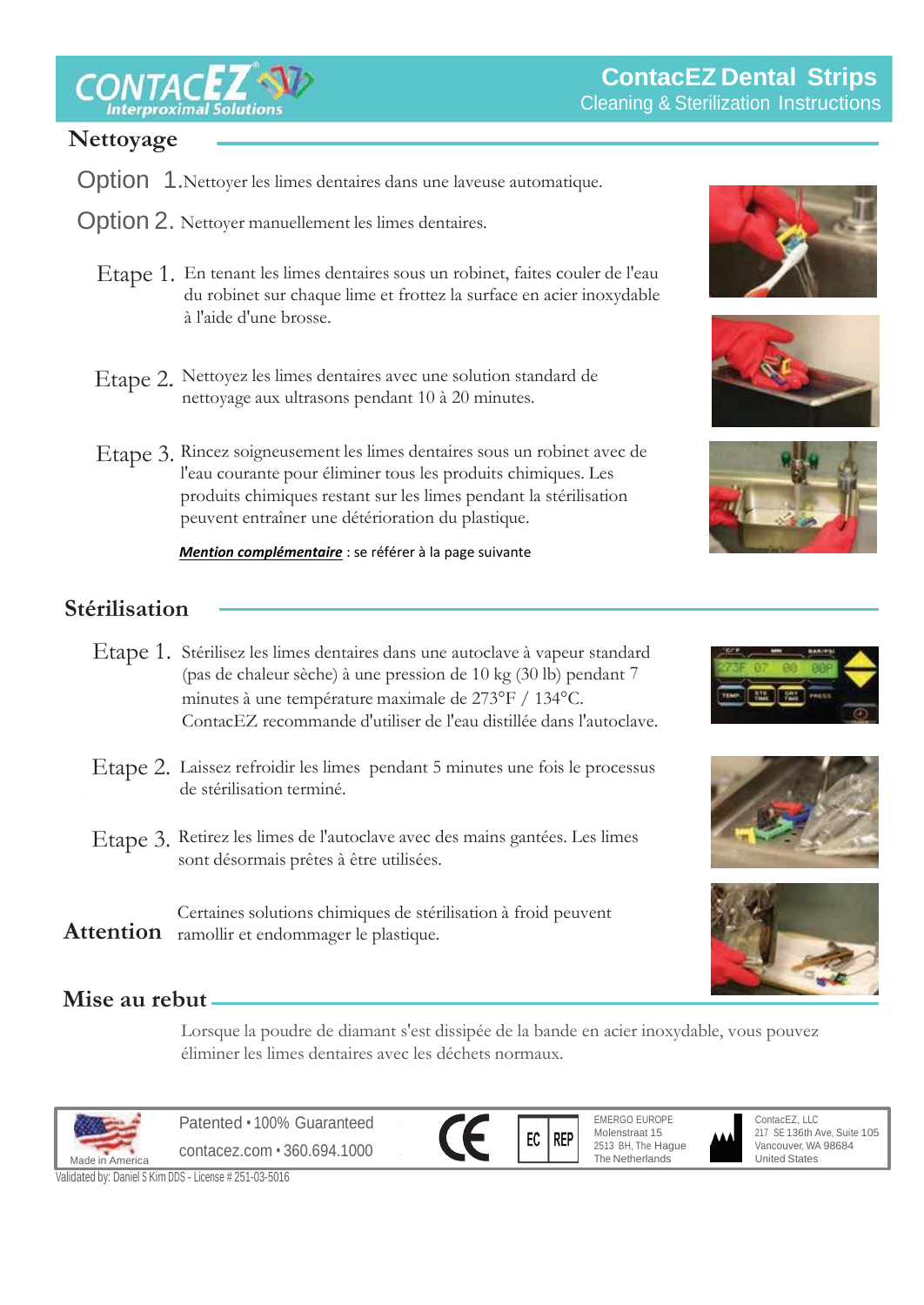**CONTACEZ** 

## Cleaning-

- Option 1. Clean Contac*EZ Dental Strips* in an Automatic Washer.
- Option 2. Clean Contac*EZ Dental Strips* by hand.
	- Step 1. Holding the Contac*EZ Dental Strips* under a faucet, run regular tap water over each strip, and scrub the stainless steel surface using a brush.
	- Step 2. Clean the Contac*EZ Dental Strips* using General Cleaning Solution in an Ultrasonic Tank for 10 - 20 minutes.
	- Step 3. Rinse the Contac*EZ Dental Strips* under a faucet with regular running tap water.

Additional mention : refer to the next page.

## Sterilization -

Step 1. Sterilize the Contac*EZ Dental Strips* in a standard steam heat autoclave (not dry heat) at 30 psi max for 7 minutes, with a maximum temperature of 273˚F/134˚C.

ContacEZ recommends using distilled water in the autoclave.

- Step 2. Allow the Contac*EZ Dental Strips* to cool down for a period of 5 minutes once the sterilization process is complete.
	- Step 3. Remove the Contac*EZ Dental Strips* from the autoclave by gloved hand. The strips are now ready to use.

## **Disposal**

When the diamond powder has worn off of the stainless steel strip, Contac*EZ Dental Strips* may be disposed of with normal waste products.



Patented • 100% Guaranteed contacez.com • 360.694.1000







Validated by: Daniel <sup>S</sup> Kim DDS - License # 251-03-5016









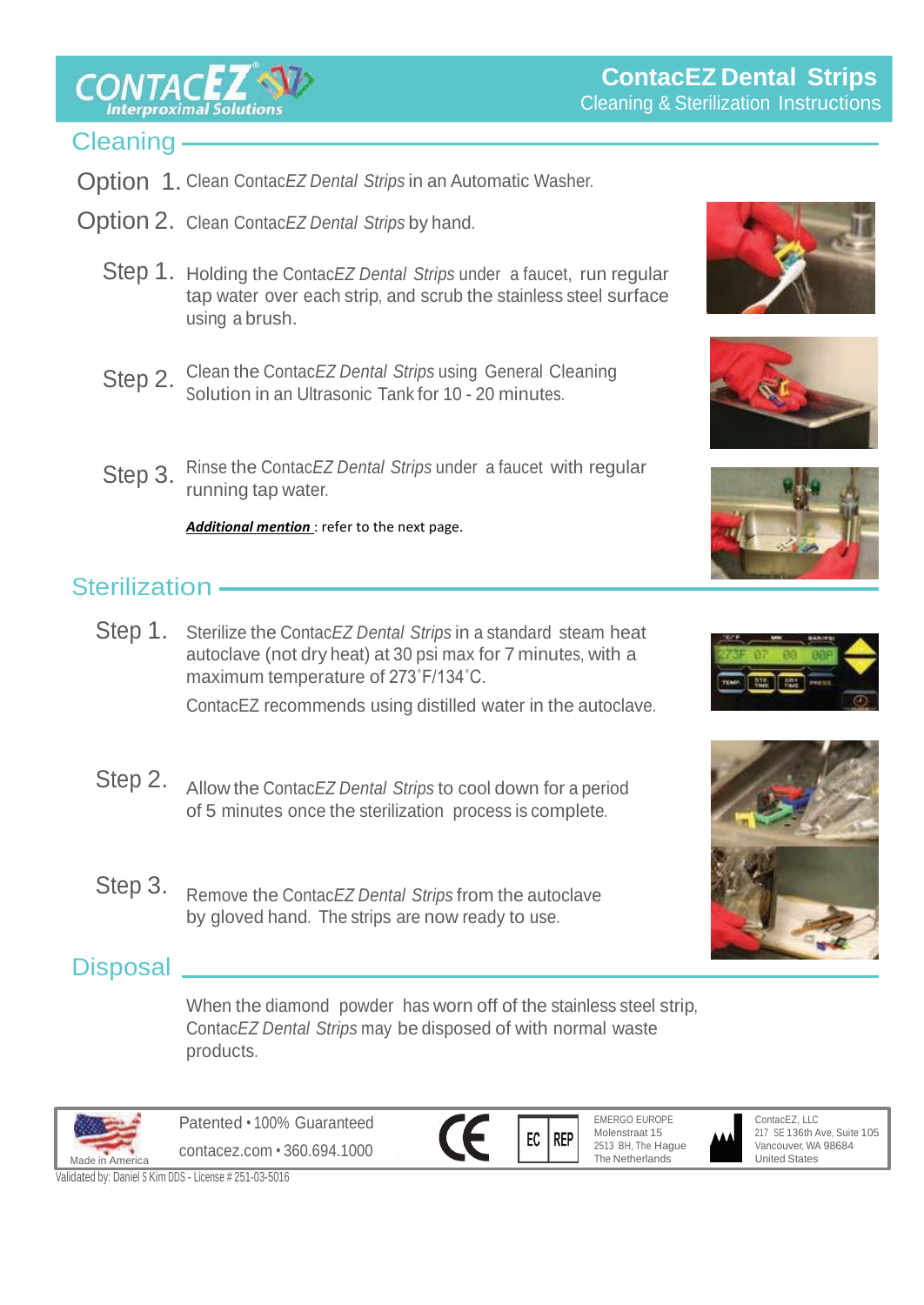$\mathcal{C}$  is a sterilization instruction instruction  $\mathcal{C}$ 

#### **INFORMATION COMPLEMENTAIRE**

#### NETTOYAGE MANUEL DES INSTRUMENTS AVANT STERILISATION

Les instruments à limer ne doivent pas être nettoyés avec une solution désinfectante avant sterilisation.

*Lors de la stérilisation, des résidus de désinfectant à base de chlore (eau de javel…) peuvent endommager la surface plastique entrainant sa déformation et/ou sa cassure.*



En cas d'utilisation de désinfectant : **Rincer abondamment l'instrument à l'eau** 

Exemples de dommage :